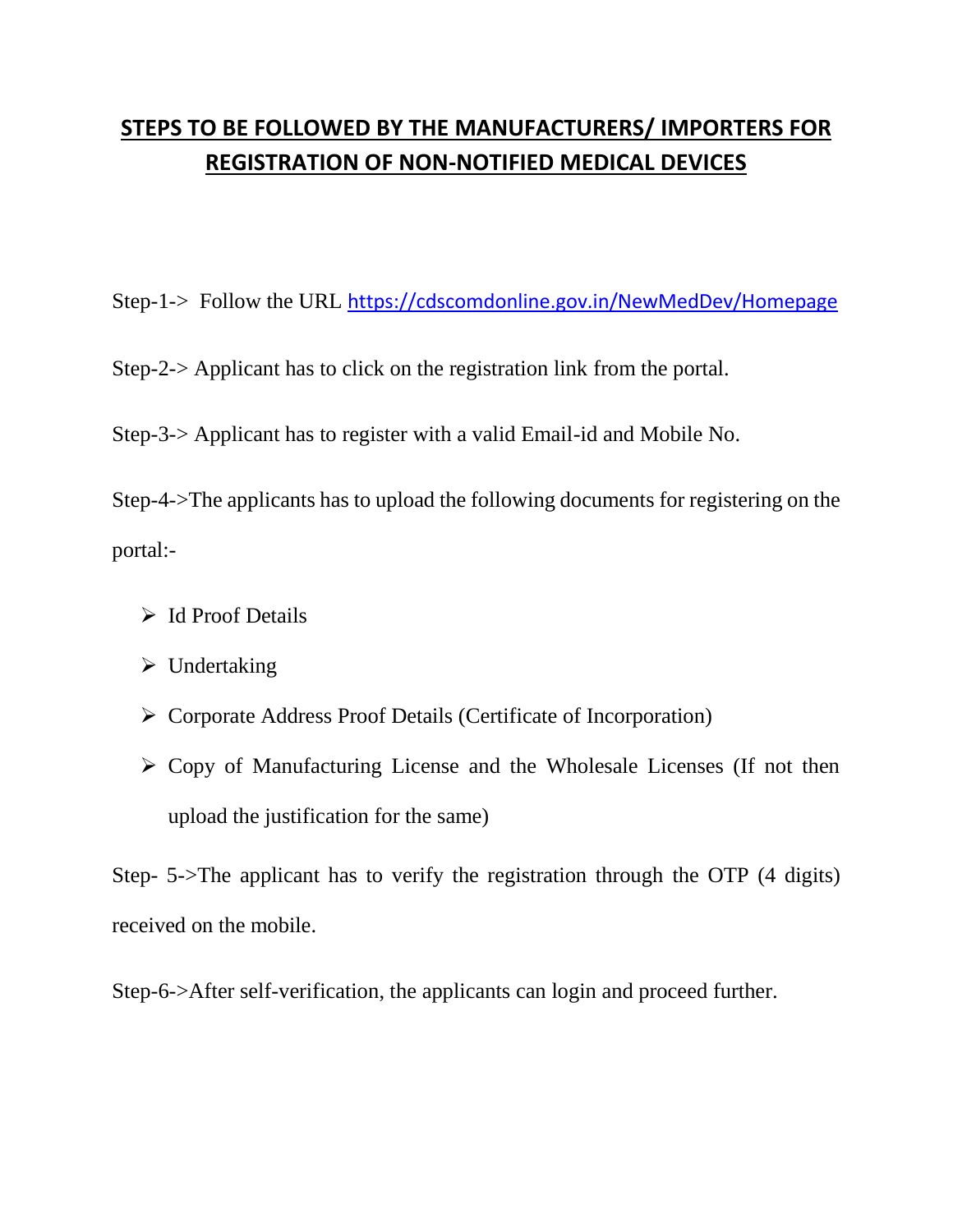## **Guidance Document for Manufacturers / Importers for voluntary/ mandatory registration of Medical Devices**

## **Documents required for Registration of medical devices by the Manufactures: -**

- 1. Name & address of the company or firm or any other entity manufacturing the medical device along with name and address of manufacturing site of medical device
- 2. Details of medical device

| Generic<br>Name | Model<br>No. | Intended<br>Use | Class<br>of<br>Medical<br>device | Material<br>0f<br>Construction | Dimension | Shelf<br>Life | Sterile<br><b>Non</b><br>or<br>Sterile | <b>Brand</b><br>Name |
|-----------------|--------------|-----------------|----------------------------------|--------------------------------|-----------|---------------|----------------------------------------|----------------------|
|                 |              |                 |                                  |                                |           |               |                                        |                      |

- 3. Certificate of compliance with respect to ISO 13485 standard accredited by National Accreditation Board for Certification Bodies or International Accreditation Forum in respect of such medical device
- 4. undertaking duly signed by the manufacturer stating that the information furnished by the applicant is true and authentic

## **Documents required for Registration of Medical Devices by the Importers: -**

- 1. Name of the company or firm or any other entity importing the medical device
- 2. Details of medical device

| Generic<br>Name | Model<br>No. | Intended<br>Use | Class of<br>Medical<br>device | of<br>Material<br>Construction | Dimension | Shelf<br>Life | Sterile<br>or<br><b>Non</b><br><b>Sterile</b> | <b>Brand</b><br>Name |
|-----------------|--------------|-----------------|-------------------------------|--------------------------------|-----------|---------------|-----------------------------------------------|----------------------|
|                 |              |                 |                               |                                |           |               |                                               |                      |

- 3. Specification and standards of that medical device
- 4. certificate of compliance with respect to ISO 13485 standard accredited by National Accreditation Board for Certification Bodies or International Accreditation Forum in respect of such medical device
- 5. Free sale certificate from country of origin